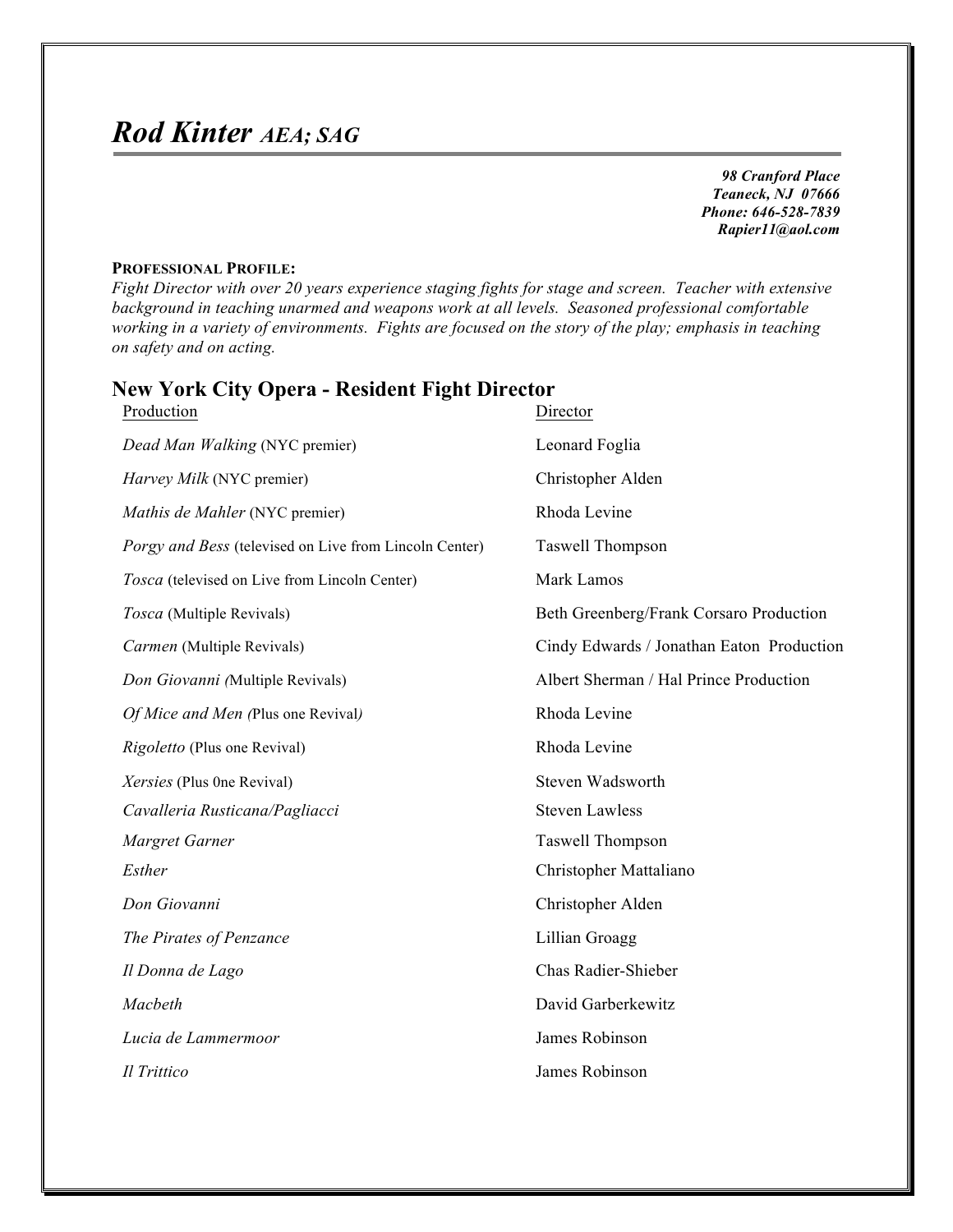| Don Giovanni             | Thor Stiengraber |
|--------------------------|------------------|
| Falstaff                 | Leon Major       |
| Love for Three Oranges   | Frank Corsaro    |
| Mourning Becomes Electra | <b>Bart Sher</b> |
| The Mines of Sulphur     | David Schweizer  |
| The Return of Ulysses    | Helena Binder    |

Served as Fight Captain on NYCO Productions of: *Capulets and Montagues, Macbeth, The Abduction of Seraglio, and Fanciulla del West.*

### **New York Theatre – Off Broadway**

| Fatal Attraction, A Greek Tragedy (starring<br>Corey Feldman) | East 13 <sup>th</sup> Street Playhouse | <b>Timothy Haskell</b>                |
|---------------------------------------------------------------|----------------------------------------|---------------------------------------|
| The Jaded Assassin                                            | The Ohio Theatre                       | <b>Timothy Haskell</b>                |
| The Playboy of the Western World<br>Misalliance               | The Pearl Theatre<br>The Pearl Theatre | J.R. Sullivan<br><b>Jeff Steitzer</b> |
| Twelfth Night                                                 | The Pearl Theatre                      | J.R. Sullivan                         |
| <b>Off-Off Broadway</b>                                       |                                        |                                       |
| Duelists: The Forgotten Champions                             | Theatre Ten Ten                        | Rod Kinter & Joe Travers              |
| Twelfth Night                                                 | Theatre Ten Ten                        | Tom Rowan                             |
| The Playboy of the Western World                              | Theatre Ten Ten                        | Celia Braxton                         |
| Comedy of Errors                                              | American Globe Theatre                 | Kelly McKinnon                        |
| Romeo and Juliet                                              | American Globe Theatre                 | Kelly McKinnon                        |
| Hamlet                                                        | American Globe Theatre                 | Kelly McKinnon                        |
| Othello                                                       | American Globe Theatre                 | Dennis Turney                         |
| Macbeth                                                       | American Globe Theatre                 | Dennis Turney                         |
| Last Life                                                     | The Brick Theatre                      | <b>Timothy Haskell</b>                |
| Macbeth                                                       | <b>Chekhov Theatre Company</b>         | Kalin Hilljac                         |
| <b>Doctor Faustus</b>                                         | Tribeca Theatre Lab/NADA               | Murphy Gigliotti                      |
| <b>Weird Romance</b>                                          | <b>NADA</b>                            | Murphy Gigliotti                      |
| <b>Slave Shack</b>                                            | Algonquin Theatre                      | Debra Whitfield                       |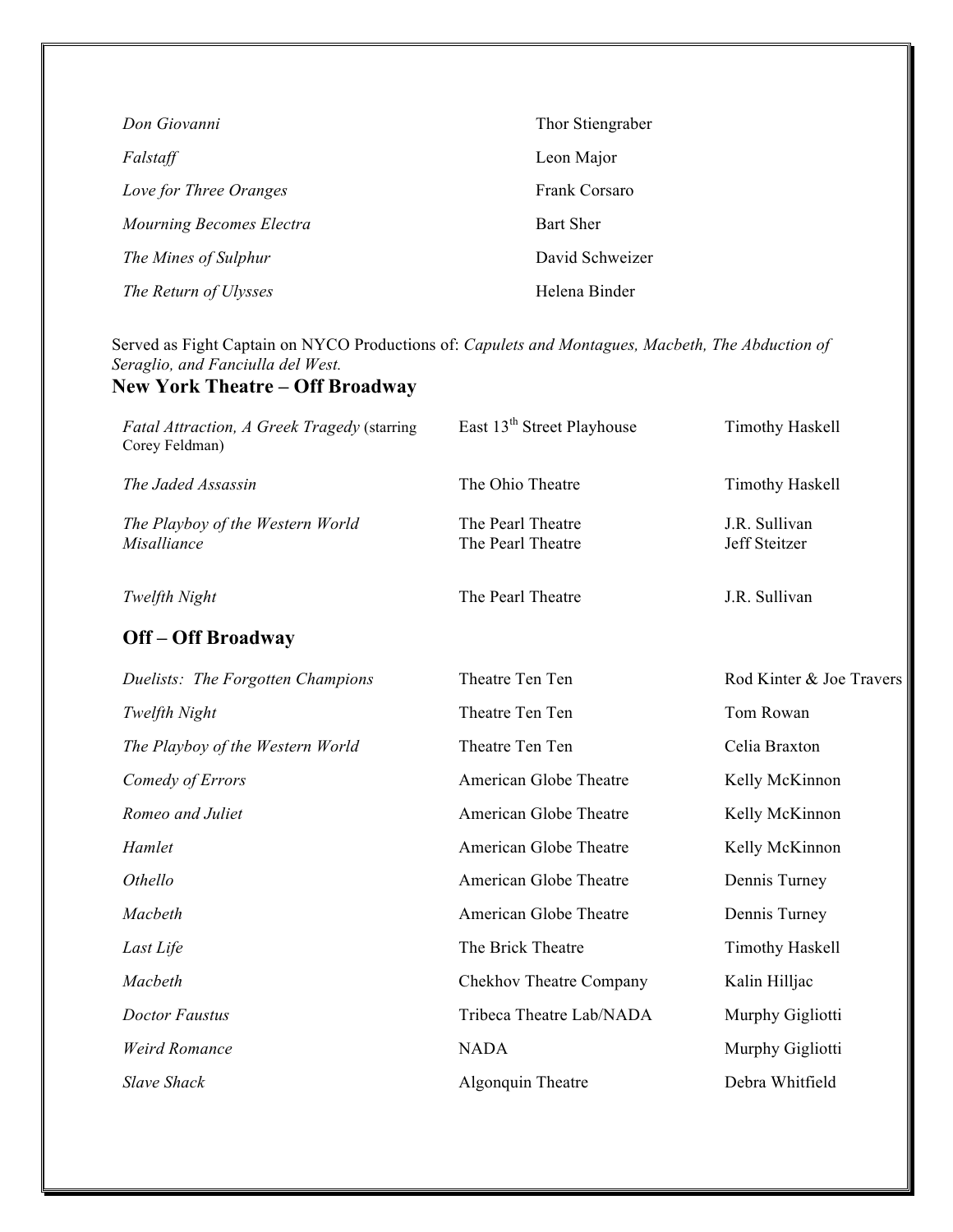| The Brothers Karamazov | Lincoln Center Directors Lab | Alec Harrington |
|------------------------|------------------------------|-----------------|
| Baptizing Adam         | Primary Stages               | Kevin Newbury   |
| Macbeth                | House of Candles             | Rich Crooks     |

## **Regional Theatre, Opera and Touring**

| Production                                      | <b>Theatre</b>                         | Director             |
|-------------------------------------------------|----------------------------------------|----------------------|
| Henry $V$                                       | Utah Shakespearean Festival            | J.R. Sullivan        |
| As you Like It                                  | Utah Shakespearian Festival            | David Darlow         |
| Comedy of Errors                                | Utah Shakespearian Festival            | Kirk Boyd            |
| Private Lives                                   | Utah Shakespearian Festival            | Joe Hanreddy         |
| Julius Caesar                                   | Utah Shakespearean Festival            | Kate Buckley         |
| Moonlight and Magnolias                         | Utah Shakespearean Festival            | Russell Treyz        |
| Gaslight                                        | Utah Shakespearean Festival            | J.R. Sullivan        |
| Romeo And Juliet                                | American Repertory Theatre             | Gadi Roll            |
| West Side Story (MTI award for excellence)      | NJPAC/Algonquin Arts Center            | Cynthia Merrill      |
| Ragtime                                         | NJPAC/Algonquin Arts Center            | Cynthia Merrill      |
| Carousel                                        | NJPAC/Algonquin Arts Center            | Cynthia Merrill      |
| Guys and Dolls                                  | NJPAC/Algonquin Arts Center            | Cynthia Merrill      |
| Romeo and Juliet                                | Princeton Rep. Shakespeare<br>Festival | Tom Rowan            |
| The Prince and the Pauper                       | <b>Barter Theatre</b>                  | Richard Kinter       |
| The Adventures of Tom Sawyer                    | <b>Barter Theatre</b>                  | Richard Kinter       |
| Macbeth                                         | The Rutherford Center                  | Murphy Gigliotti     |
| The Ann Bonney Calico Jack Pirate Stunt<br>Show | Snug Harbor Music Hall                 | Rod Kinter           |
| Rigoletto                                       | Glimmerglass Opera                     | Rhoda Levine         |
| Of Mice and Men                                 | Glimmerglass Opera/ San Diego<br>Opera | Rhoda Levine         |
| Macbeth                                         | New Jersey State Opera                 | Frank Gentilesca     |
| Carmen                                          | The Princeton Festival                 | <b>Steve Lacosse</b> |
| Don Giovanni                                    | Opera Festival of New Jersey           | Frank Cullien        |
| The Adventures of Robin Hood                    | The Traveling Playhouse                | Rod Kinter           |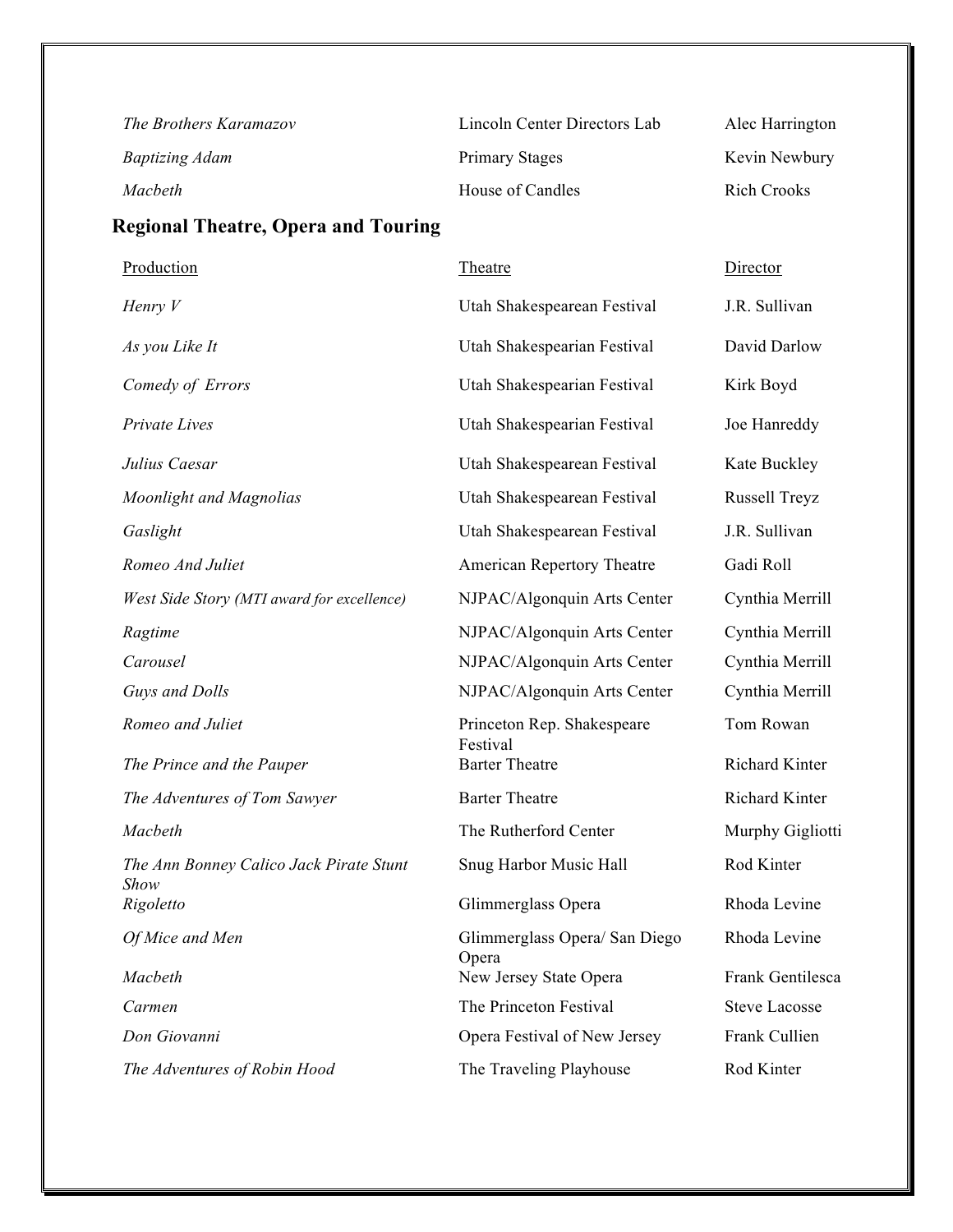| Peter Pan                                                                                                       | The Traveling Playhouse                                                                                                                                                              | Kay Rockefeller       |
|-----------------------------------------------------------------------------------------------------------------|--------------------------------------------------------------------------------------------------------------------------------------------------------------------------------------|-----------------------|
| Romeo and Juliet                                                                                                | <b>Ballet For Young Audiences</b>                                                                                                                                                    | Harriet Liegh         |
| The Nutcracker                                                                                                  | <b>Ballet For Young Audiences</b>                                                                                                                                                    | Harriet Liegh         |
| <b>Educational and University</b>                                                                               |                                                                                                                                                                                      |                       |
| Production                                                                                                      | Theatre                                                                                                                                                                              | Director              |
| Romeo et Juliette                                                                                               | <b>Rutgers University</b>                                                                                                                                                            | <b>Brian McIntosh</b> |
| Deathtrap                                                                                                       | Queens College                                                                                                                                                                       | Student directed      |
| Twelfth Night                                                                                                   | The Brearly School                                                                                                                                                                   | Dan Walker            |
| Romeo and Juliet                                                                                                | Theatregarden                                                                                                                                                                        | Rob McIntosh          |
| <b>TEACHING EXPERIENCE</b>                                                                                      |                                                                                                                                                                                      |                       |
| <b>Swordplay! Stage Combat, Inc.</b><br>New York, NY<br>$1998 -$ Present<br>Instructor<br><b>Courses Taught</b> |                                                                                                                                                                                      |                       |
| Beginner:<br>Single Rapier; Rapier and Dagger; Unarmed; Broadsword; Knife                                       |                                                                                                                                                                                      |                       |
| Advanced:<br>Knife; Rapier and Dagger; Unarmed; Martial Arts for the Stage<br>Weapons of the Renaissance:       |                                                                                                                                                                                      |                       |
| Weapons of the Medieval Era:                                                                                    | class exploring historical and advanced techniques in several weapons styles including dagger<br>fighting, Sword and Buckler; Sword and Dagger; Case of Rapiers and Cloak and Dagger |                       |
|                                                                                                                 | . These conditions differential conditions in distributions of the concentration is a set of a funding $\mathbf r$ and                                                               |                       |

class exploring historical and advanced techniques in several weapons styles including Long Sword; Sword and Shield; Sword and Axe and Sword and Dagger

| <b>American Musical and Dramatic Academy</b>                                       | New York, NY     |
|------------------------------------------------------------------------------------|------------------|
| Faculty                                                                            | $2011$ – present |
| Unarmed, Single Rapier, Rapier & Dagger, Broadsword, Quarterstaff and choreography |                  |

| Chautauqua Institute<br>Unarmed combat for Opera Singers                                                                                                            | Chautauqua, NY<br>Summer, 2012 |  |
|---------------------------------------------------------------------------------------------------------------------------------------------------------------------|--------------------------------|--|
| <b>Manhattan School of Music</b>                                                                                                                                    | New York, NY                   |  |
| Recurring Guest Instructor                                                                                                                                          | $1999 - present$               |  |
| Opera Studio: recurring 3 week courses in basic unarmed and knife techniques for singers<br>Undergraduate Program: annual single day workshop in basic stage combat |                                |  |

| <b>Mannes College of Music</b>                     | New York, NY  |
|----------------------------------------------------|---------------|
| Recurring Guest Instructor                         | $1997 - 2001$ |
| Opera Department: Unarmed Combat for opera singers |               |